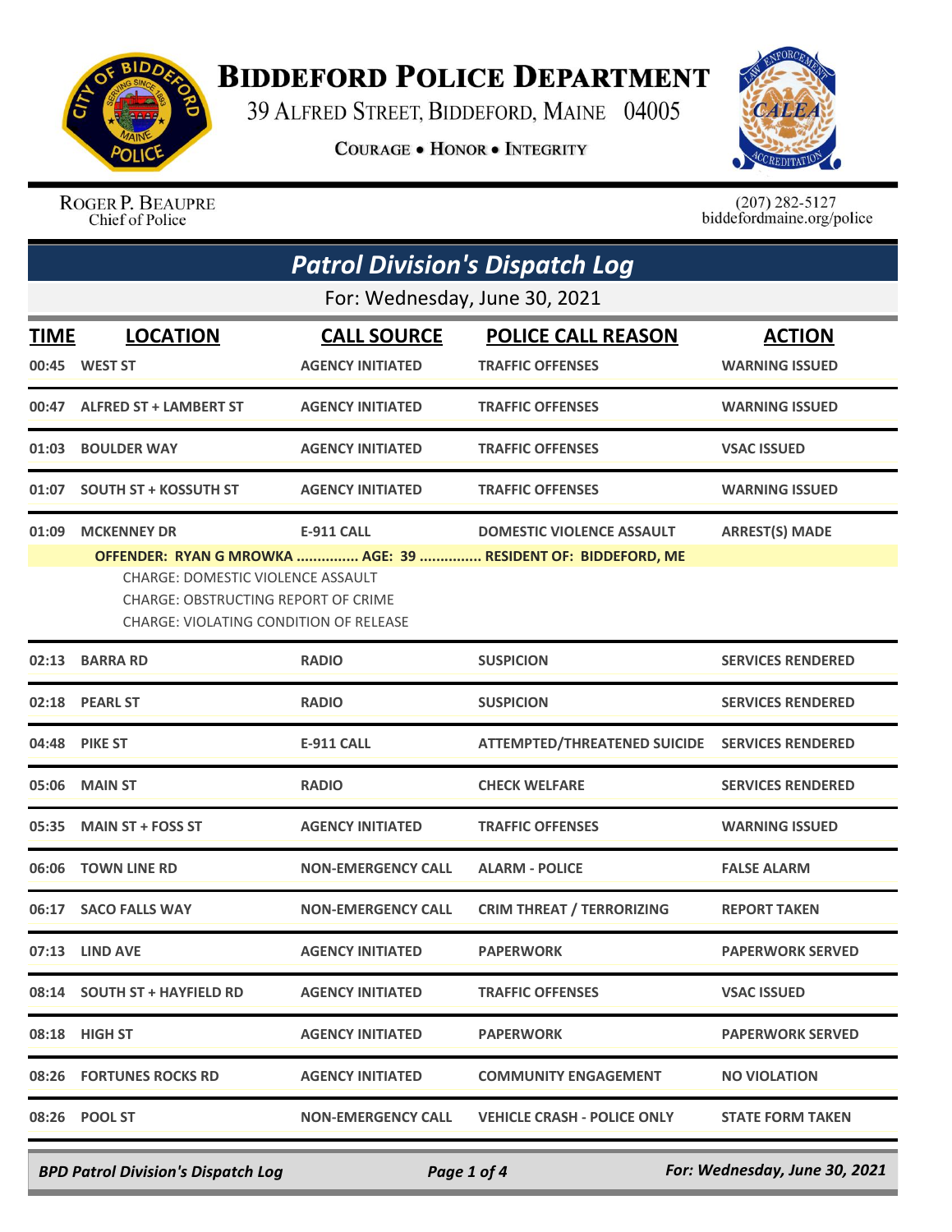| <b>TIME</b> | <b>LOCATION</b>                         | <b>CALL SOURCE</b>                                         | <b>POLICE CALL REASON</b>                                               | <b>ACTION</b>                |
|-------------|-----------------------------------------|------------------------------------------------------------|-------------------------------------------------------------------------|------------------------------|
| 08:32       | <b>BEACH HOUSE LN</b>                   | <b>AGENCY INITIATED</b>                                    | <b>COMMUNITY ENGAGEMENT</b>                                             | <b>NO VIOLATION</b>          |
| 08:35       | <b>POOL ST</b>                          | <b>E-911 CALL</b>                                          | <b>ASSIST WITH VEHICLE CRASH - FIRE</b>                                 | <b>SUMMONS ISSUED</b>        |
|             | CHARGE: OPERATE VEHICLE WITHOUT LICENSE |                                                            | OFFENDER: BRITTANY CARTER  AGE: 33  RESIDENT OF: BIDDEFORD, ME          |                              |
|             | 09:02 BIRCH ST                          | <b>E-911 CALL</b>                                          | <b>DISTURBANCE / NOISE</b>                                              | <b>CIVIL COMPLAINT</b>       |
| 09:04       | <b>PRECOURT ST</b>                      | <b>NON-EMERGENCY CALL</b>                                  | <b>DISABLED VEHICLE</b>                                                 | <b>GONE ON ARRIVAL</b>       |
| 09:17       | <b>MAIN ST</b>                          | <b>NON-EMERGENCY CALL</b>                                  | <b>CRIMINAL MISCHIEF</b>                                                | <b>REPORT TAKEN</b>          |
| 09:42       | <b>MCKENNEY DR</b>                      | <b>NON-EMERGENCY CALL</b>                                  | <b>SUSPICION</b>                                                        | <b>REPORT TAKEN</b>          |
|             | 09:44 ALFRED ST                         | <b>NON-EMERGENCY CALL</b>                                  | <b>ANIMAL COMPLAINT</b>                                                 | <b>SERVICES RENDERED</b>     |
| 09:56       | <b>ALFRED ST</b>                        | <b>NON-EMERGENCY CALL</b>                                  | <b>OUT FOR FOLLOW UP</b>                                                | <b>SERVICES RENDERED</b>     |
|             | 09:57 FORTUNES ROCKS RD                 | <b>NON-EMERGENCY CALL</b>                                  | <b>PARKING COMPLAINT</b>                                                | <b>PARKING TICKET ISSUED</b> |
|             | 10:27 SACO FALLS WAY                    | <b>AGENCY INITIATED</b>                                    | <b>DISTURBANCE / NOISE</b>                                              | <b>SERVICES RENDERED</b>     |
| 10:40       | <b>MAIN ST</b>                          | <b>AGENCY INITIATED</b>                                    | <b>COMMUNITY ENGAGEMENT</b>                                             | <b>NO VIOLATION</b>          |
|             | 11:21 LESTER B ORCUTT BLVD              | <b>E-911 CALL</b>                                          | 911 MISUSE                                                              | <b>NEGATIVE CONTACT</b>      |
|             | 11:46 HILL ST                           | <b>NON-EMERGENCY CALL</b>                                  | <b>ANIMAL COMPLAINT</b>                                                 | <b>SERVICES RENDERED</b>     |
|             | 12:10 ALFRED ST                         | <b>NON-EMERGENCY CALL</b>                                  | <b>CHECK WELFARE</b>                                                    | <b>SERVICES RENDERED</b>     |
| 12:14       | <b>MEDICAL CENTER DR</b>                | <b>NON-EMERGENCY CALL</b>                                  | <b>MENTAL ILLNESS CASES</b>                                             | <b>REPORT TAKEN</b>          |
|             | 12:18 ALFRED ST                         | <b>WALK-IN AT STATION</b>                                  | <b>ARTICLES LOST/FOUND</b>                                              | <b>REPORT TAKEN</b>          |
|             | 12:22 SOUTH ST + ELM ST                 | <b>NON-EMERGENCY CALL</b>                                  | <b>CRIMINAL MISCHIEF</b>                                                | <b>REPORT TAKEN</b>          |
|             | 13:00 ALFRED ST                         | <b>OTHER</b>                                               | <b>PAPERWORK</b>                                                        | <b>SUMMONS ISSUED</b>        |
|             |                                         | CHARGE: LEAVING SCENE OF MOTOR VEHICLE ACCIDENT/AGGRAVATED | OFFENDER: LYNDSAY S WOODWARD  AGE: 31  RESIDENT OF: WEST BROOKFIELD, MA |                              |
|             | 13:12 ALFRED ST                         | <b>NON-EMERGENCY CALL</b>                                  | <b>DISTURBANCE / NOISE</b>                                              | <b>SERVICES RENDERED</b>     |
|             | 13:40 ALFRED ST                         | <b>AGENCY INITIATED</b>                                    | <b>ARTICLES LOST/FOUND</b>                                              | <b>REPORT TAKEN</b>          |
|             | <b>13:47 FORTUNES ROCKS RD</b>          | <b>AGENCY INITIATED</b>                                    | <b>COMMUNITY ENGAGEMENT</b>                                             | <b>NO VIOLATION</b>          |
|             | 13:56 BEACH HOUSE LN                    | <b>AGENCY INITIATED</b>                                    | <b>COMMUNITY ENGAGEMENT</b>                                             | <b>NO VIOLATION</b>          |
|             | 14:05 LEDGEMERE DR                      | <b>E-911 CALL</b>                                          | 911 MISUSE                                                              | <b>SERVICES RENDERED</b>     |
|             | 14:14 ELM ST + ALFRED ST                | <b>AGENCY INITIATED</b>                                    | <b>VEHICLE CRASH - POLICE ONLY</b>                                      | <b>STATE FORM TAKEN</b>      |
|             |                                         |                                                            |                                                                         |                              |

*BPD Patrol Division's Dispatch Log Page 2 of 4 For: Wednesday, June 30, 2021*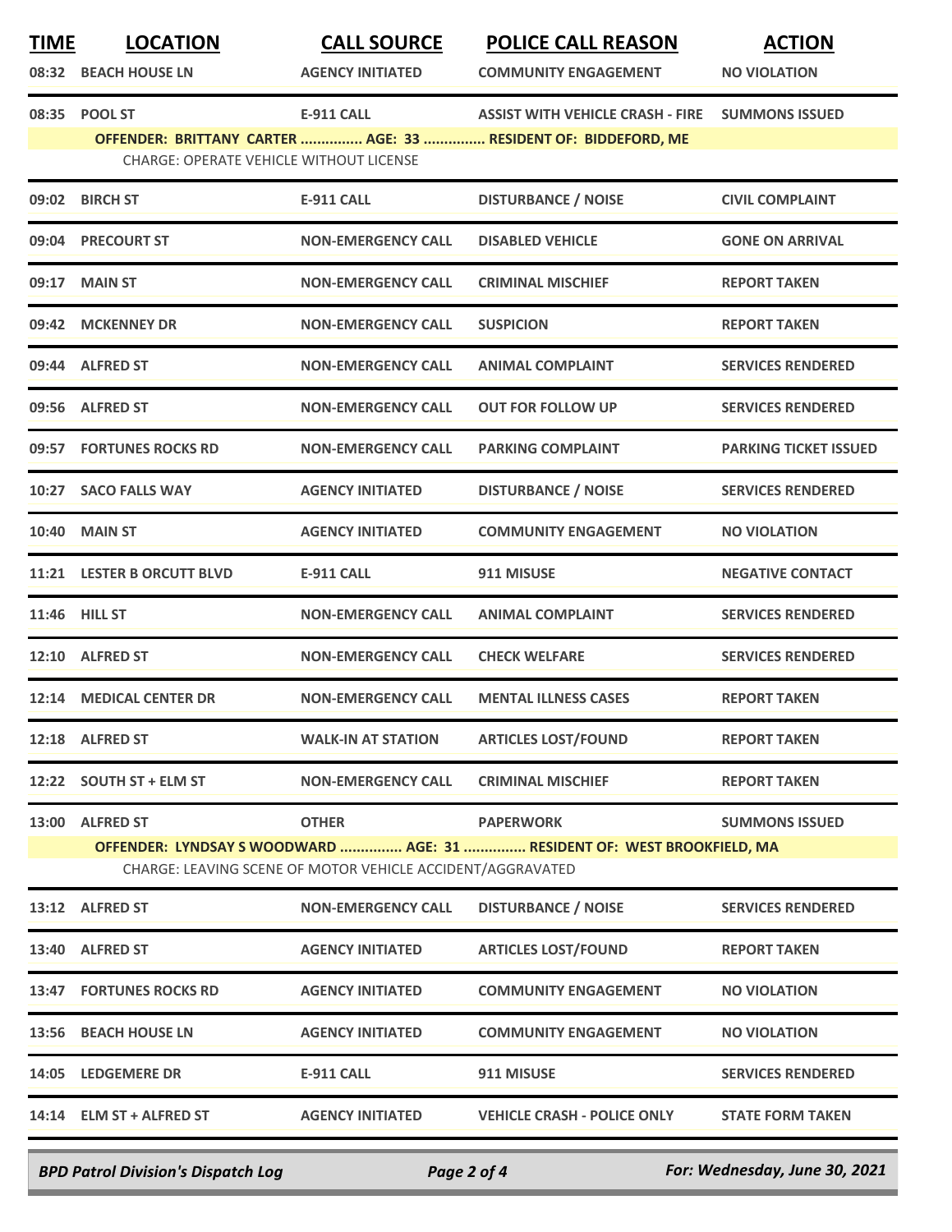| <b>TIME</b><br>14:24 | <b>LOCATION</b><br><b>MCKENNEY DR</b>        | <b>CALL SOURCE</b><br><b>AGENCY INITIATED</b>        | <b>POLICE CALL REASON</b><br><b>PRO-ACTIVE DV RESPONSE TEAM</b>        | <b>ACTION</b><br><b>NEGATIVE CONTACT</b> |
|----------------------|----------------------------------------------|------------------------------------------------------|------------------------------------------------------------------------|------------------------------------------|
|                      | 15:16 ALFRED ST                              | <b>AGENCY INITIATED</b>                              | <b>PAPERWORK</b>                                                       | <b>PAPERWORK NOT SERVED</b>              |
| 15:20                | <b>ALFRED ST</b>                             | <b>AGENCY INITIATED</b>                              | <b>OUT FOR FOLLOW UP</b>                                               | <b>SERVICES RENDERED</b>                 |
|                      | 15:26 ELM ST + PRECOURT ST                   | <b>AGENCY INITIATED</b>                              | <b>TRAFFIC OFFENSES</b>                                                | <b>WARNING ISSUED</b>                    |
|                      | 15:27 ALFRED ST                              | <b>AGENCY INITIATED</b>                              | <b>PAPERWORK</b>                                                       | <b>PAPERWORK NOT SERVED</b>              |
| 15:28                | <b>MCKENNEY DR</b>                           | <b>AGENCY INITIATED</b>                              | <b>PRO-ACTIVE DV RESPONSE TEAM</b>                                     | <b>NO VIOLATION</b>                      |
|                      | 15:34 ELM ST                                 | <b>NON-EMERGENCY CALL</b>                            | <b>SHOPLIFTING</b>                                                     | <b>NO ACTION REQUIRED</b>                |
| 15:40                | <b>MAIN ST</b>                               | <b>NON-EMERGENCY CALL</b>                            | <b>DOMESTIC COMPLAINTS</b>                                             | <b>REPORT TAKEN</b>                      |
|                      | <b>16:17 MARINER WAY</b>                     | <b>E-911 CALL</b>                                    | <b>SUSPICION</b>                                                       | <b>SERVICES RENDERED</b>                 |
|                      | 16:41 ALFRED ST + BIDDEFORD GATEW E-911 CALL |                                                      | <b>DISABLED VEHICLE</b>                                                | <b>REMOVED HAZARD</b>                    |
|                      | 16:49 ELM ST                                 | <b>NON-EMERGENCY CALL</b>                            | <b>ROAD HAZARD</b>                                                     | <b>REMOVED HAZARD</b>                    |
| 16:55                | <b>BIRCH ST</b>                              | <b>NON-EMERGENCY CALL</b>                            | <b>VEHICLE CRASH - POLICE ONLY</b>                                     | <b>STATE FORM TAKEN</b>                  |
| 16:56                | UNION ST + ALFRED ST                         | <b>NON-EMERGENCY CALL</b>                            | <b>VEHICLE CRASH - POLICE ONLY</b>                                     | <b>SUMMONS ISSUED</b>                    |
|                      |                                              | <b>CHARGE: OPERATING WITH SUSPENDED REGISTRATION</b> | OFFENDER: TRAVUS ALEXANDER BEASON  AGE: 29  RESIDENT OF: BIDDEFORD, ME |                                          |
| 17:01                | <b>MAIN ST</b>                               | <b>E-911 CALL</b>                                    | <b>ROAD HAZARD</b>                                                     | <b>REMOVED HAZARD</b>                    |
| 17:12                | <b>ELM ST + LINCOLN ST</b>                   | <b>AGENCY INITIATED</b>                              | <b>ROAD HAZARD</b>                                                     | <b>REMOVED HAZARD</b>                    |
|                      | 17:13 HILL ST                                | <b>NON-EMERGENCY CALL</b>                            | <b>WATER PROBLEM</b>                                                   | <b>REFERRED OTHER AGENCY</b>             |
|                      | 17:32 GEORGE ST                              | <b>AGENCY INITIATED</b>                              | <b>OUT FOR FOLLOW UP</b>                                               | <b>SERVICES RENDERED</b>                 |
|                      | 17:37 CLEAVES ST                             | <b>AGENCY INITIATED</b>                              | <b>ROAD HAZARD</b>                                                     | <b>REMOVED HAZARD</b>                    |
|                      | 17:42 POOL ST                                | <b>AGENCY INITIATED</b>                              | <b>PAPERWORK</b>                                                       | <b>PAPERWORK SERVED</b>                  |
|                      | 18:13 MASON ST + GRAHAM ST                   | <b>NON-EMERGENCY CALL</b>                            | <b>ARTICLES LOST/FOUND</b>                                             | <b>REPORT TAKEN</b>                      |
|                      | 18:37 FOSS ST                                | E-911 CALL                                           | <b>MENTAL ILLNESS CASES</b>                                            | <b>REPORT TAKEN</b>                      |
|                      | 18:50 ALFRED ST                              | <b>AGENCY INITIATED</b>                              | <b>ASSAULT</b>                                                         | <b>REPORT TAKEN</b>                      |
|                      | 18:56 SACO FALLS WAY                         | <b>NON-EMERGENCY CALL</b>                            | <b>HARASSMENT</b>                                                      | <b>REPORT TAKEN</b>                      |
|                      | 19:59 POOL ST                                | <b>NON-EMERGENCY CALL</b>                            | <b>JUVENILE OFFENSES</b>                                               | <b>TRANSPORT TO HOSPITAL</b>             |
|                      | 20:15 WASHINGTON ST                          | <b>NON-EMERGENCY CALL</b>                            | <b>DISTURBANCE / NOISE</b>                                             | <b>NO VIOLATION</b>                      |
|                      |                                              |                                                      |                                                                        |                                          |

*BPD Patrol Division's Dispatch Log Page 3 of 4 For: Wednesday, June 30, 2021*